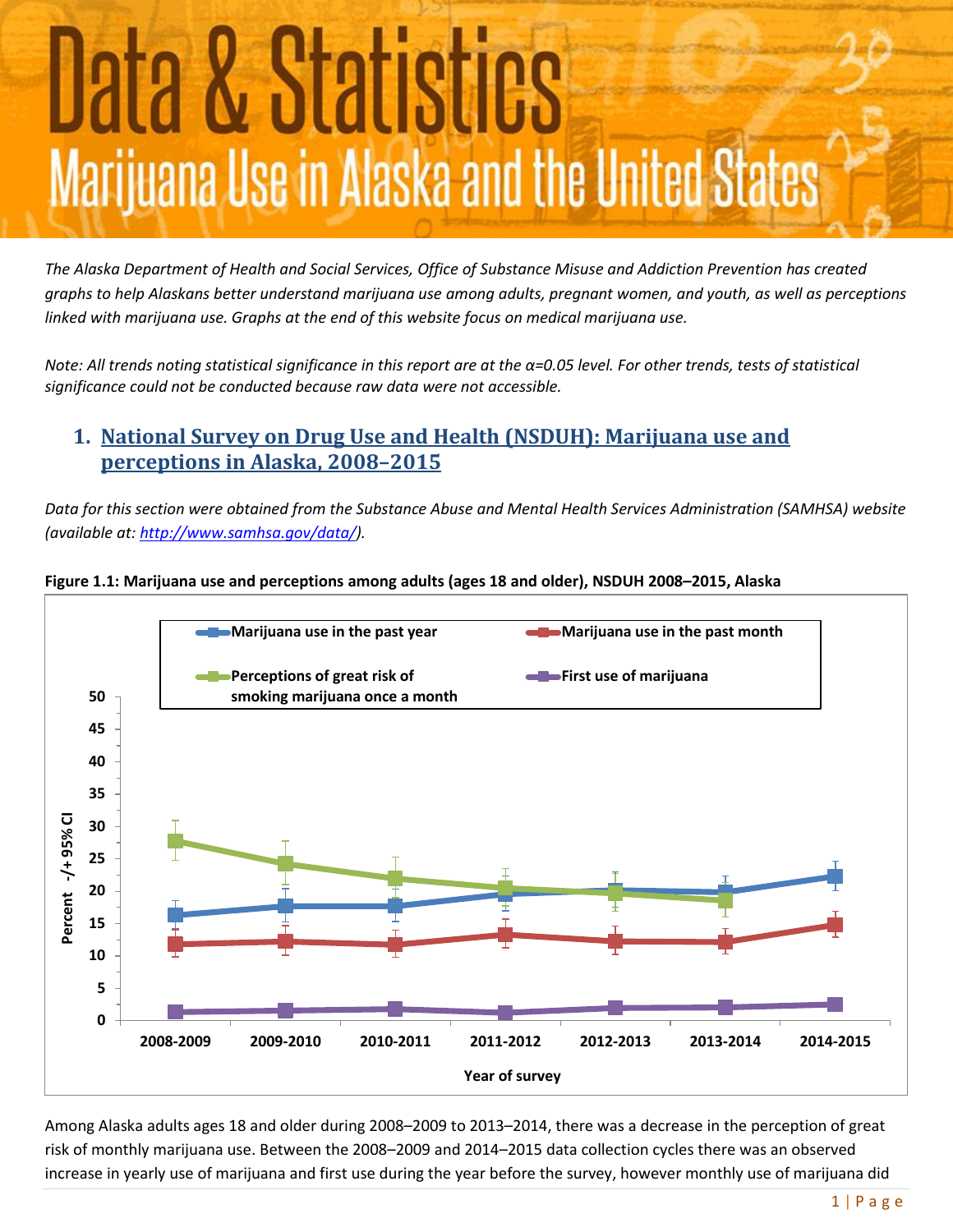#### Data & Statistics: Marijuana Use in Alaska and the United States – Survey Summary | April 2018

not change during this time period. In the 2013–2014 survey, about 20% of adults perceived great risk of smoking marijuana once per month. In the 2014–2015 survey, about 22% reported using marijuana in the last year, about 15% reported use in the past month, and about 3% reported using marijuana for the first time in the past year. First use of marijuana refers to the number of adults who first used marijuana during the past 24 months. \*Data was not available for 2014–2015 regarding perceptions of great risk of smoking marijuana once a month. (Figure 1.1)



**Figure 1.2: Marijuana use in the past year, by age group, NSDUH 2008–2015, Alaska**

Marijuana use in the past year has consistently been highest among 18–25 year olds. In the 2014–2015 survey, about 18% of respondents ages 12–17, 41% of those ages 18–25, and 19% of those ages 26 and older reported marijuana use in the past year. (Fig. 1.2)



**Figure 1.3: Marijuana use in the past month, by age group, NSDUH 2008–2015, Alaska**

Marijuana use in the past month has consistently been highest among 18–25 year olds. In the 2014–2015 survey, about 11% of respondents ages 12–17, 25% of those ages 18–25, and 13% of those ages 26 and older reported marijuana use in the past month. (Figure 1.3)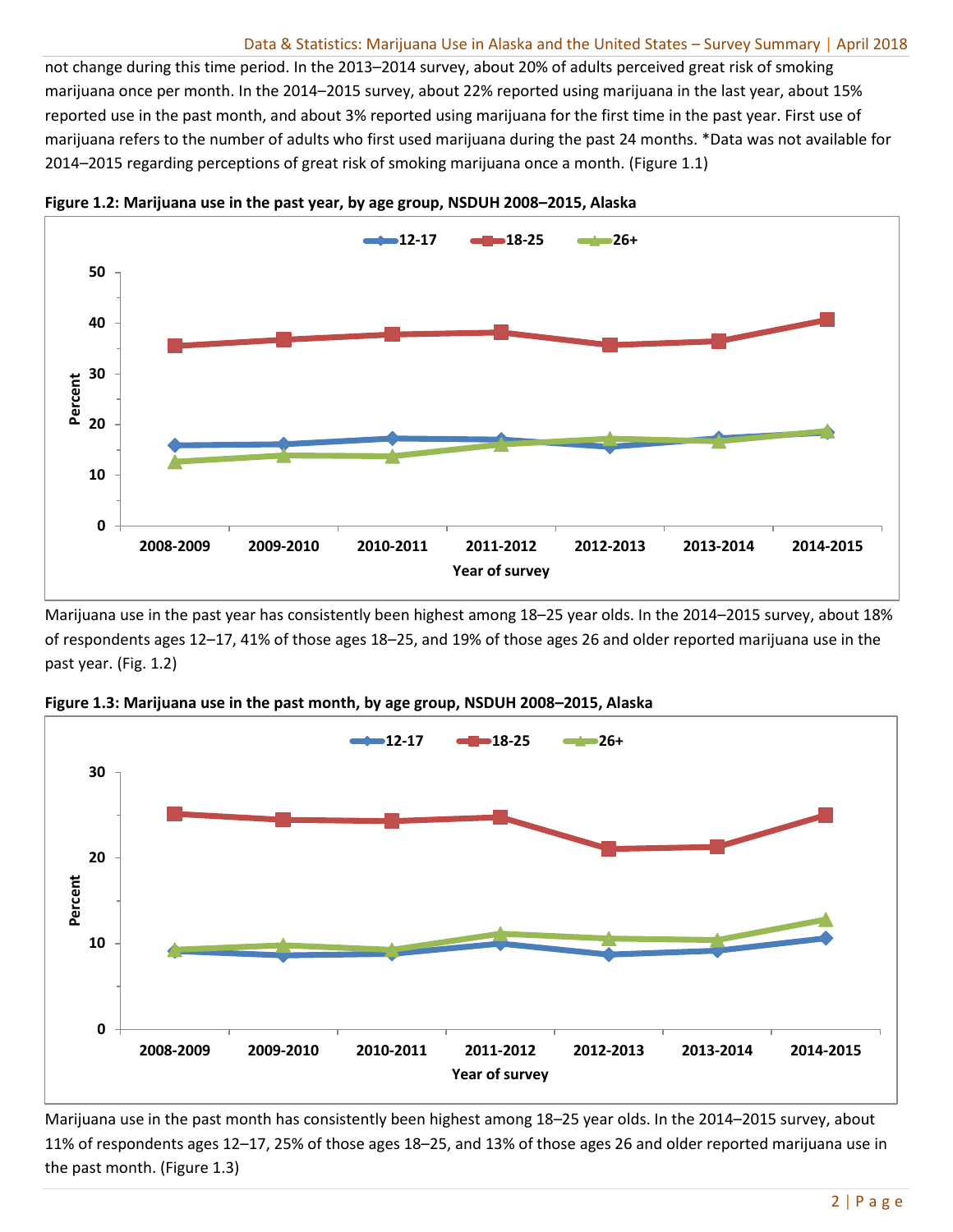

**Figure 1.4: First use of marijuana in past year, by age group, NSDUH 2008–2015, Alaska**

More Alaskans ages 18–25 report first using marijuana annually than any other age group. In the 2014–2015 survey, about 8% of 12–17 year olds, about 11% of 18–25 year olds, and less than 1% of adults ages 26 and older used marijuana for the first time in the year before being surveyed. (Figure 1.4)



**Figure 1.5: Perception of great health risk of smoking marijuana once per month, by age group, NSDUH 2008–2014, Alaska**

Perception of great health risk of smoking marijuana once per month has consistently been highest among the 26 and older age group. In the 2013–2014 survey, about 17% of 12–17 year olds about 11% of 18–25 year olds, and about 20% of adults 26 and older perceived great health risk of smoking marijuana once per month. (Figure 1.5)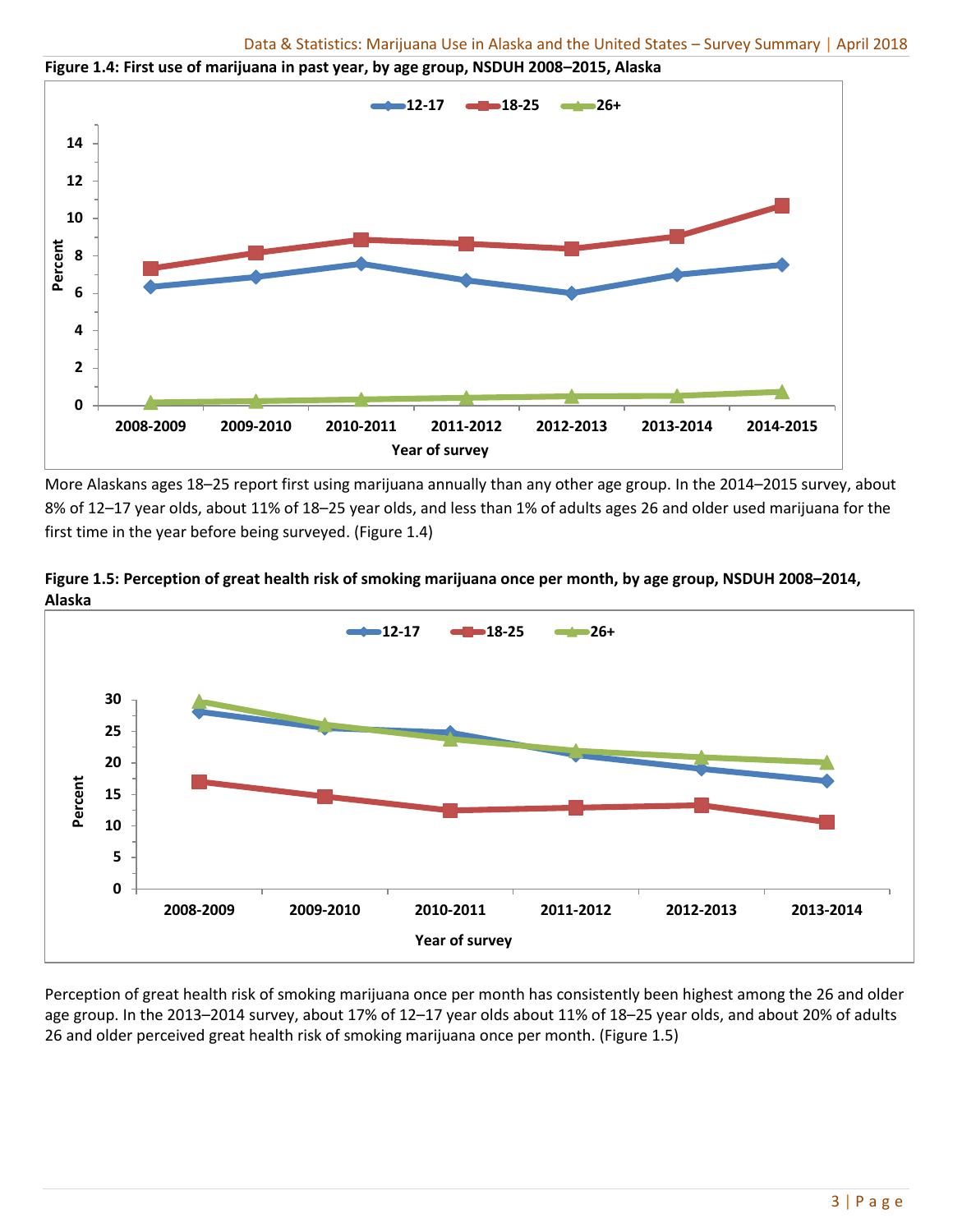



Among Alaskans ages 12 and older, between the 2002–2003 and 2014–2015 data collection cycles, there was a increase in past month daily or almost daily marijuana use. There was a nominal increase in past year daily or almost daily use, although this change was not significant. (Figure 1.6A)

## **Figure 1.6B: Percentage of people ages 12 and older using marijuana daily or almost daily in the past month and in the past year, NSDUH 2002–2014, United States**



Among Alaskans ages 12 and older, between the 2002–2003 and 2014–2015 data collection cycles, there was a increase in past month and past year daily or almost daily marijuana use. (Figure 1.6B)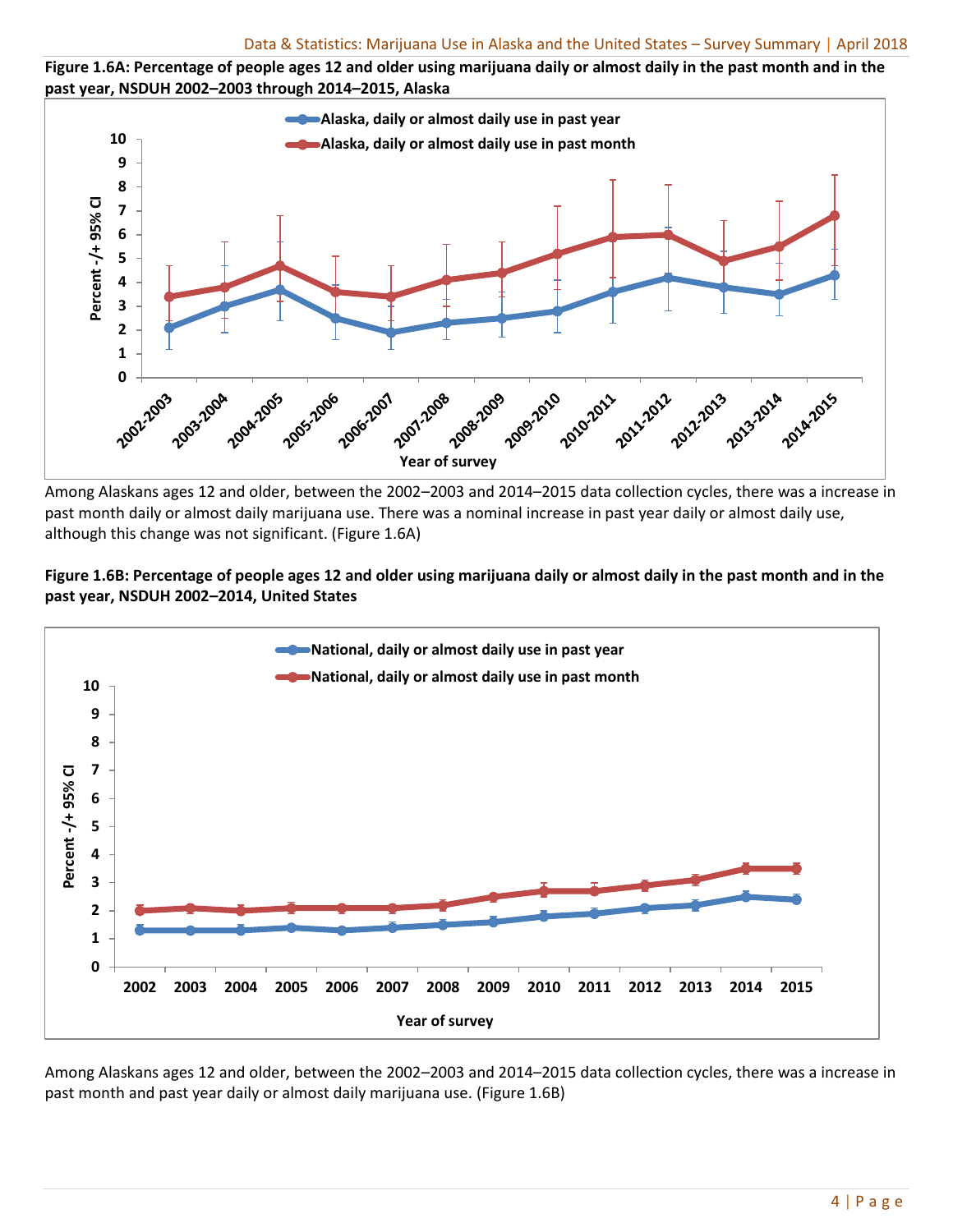## **2. Behavioral Risk Factor Surveillance Survey (BRFSS): Marijuana use, 2015–2016**



**Figure 2.1: Prevalence of Marijuana use by Survey Year, BRFSS 2015–2016, Adults (18+)**

In 2016, 15% of all Alaska adults (18+) and 24% of Alaska Native adults (18+) reported current marijuana use. Current marijuana use was defined as having used marijuana or hashish during the past 30 days. Mode of marijuana use included vaporizing, smoking, eating, consuming in a beverage, dabbing, and/or some other way. (Figure 2.1)

**Figure 2.2: Mode of use, past 30 day, BRFSS 2015–2016, Adults (18+)**



Smoking marijuana was the most commonly reported method of consumption among all Alaskans (96.3%). Other modes of consumption include eaten (26%), vaped (17%), drank (3%), dabbed (14%), and other (3%). Data are currently available for 2015 and 2016 survey years only, though ongoing surveillance is a high priority. (Figure 2.2)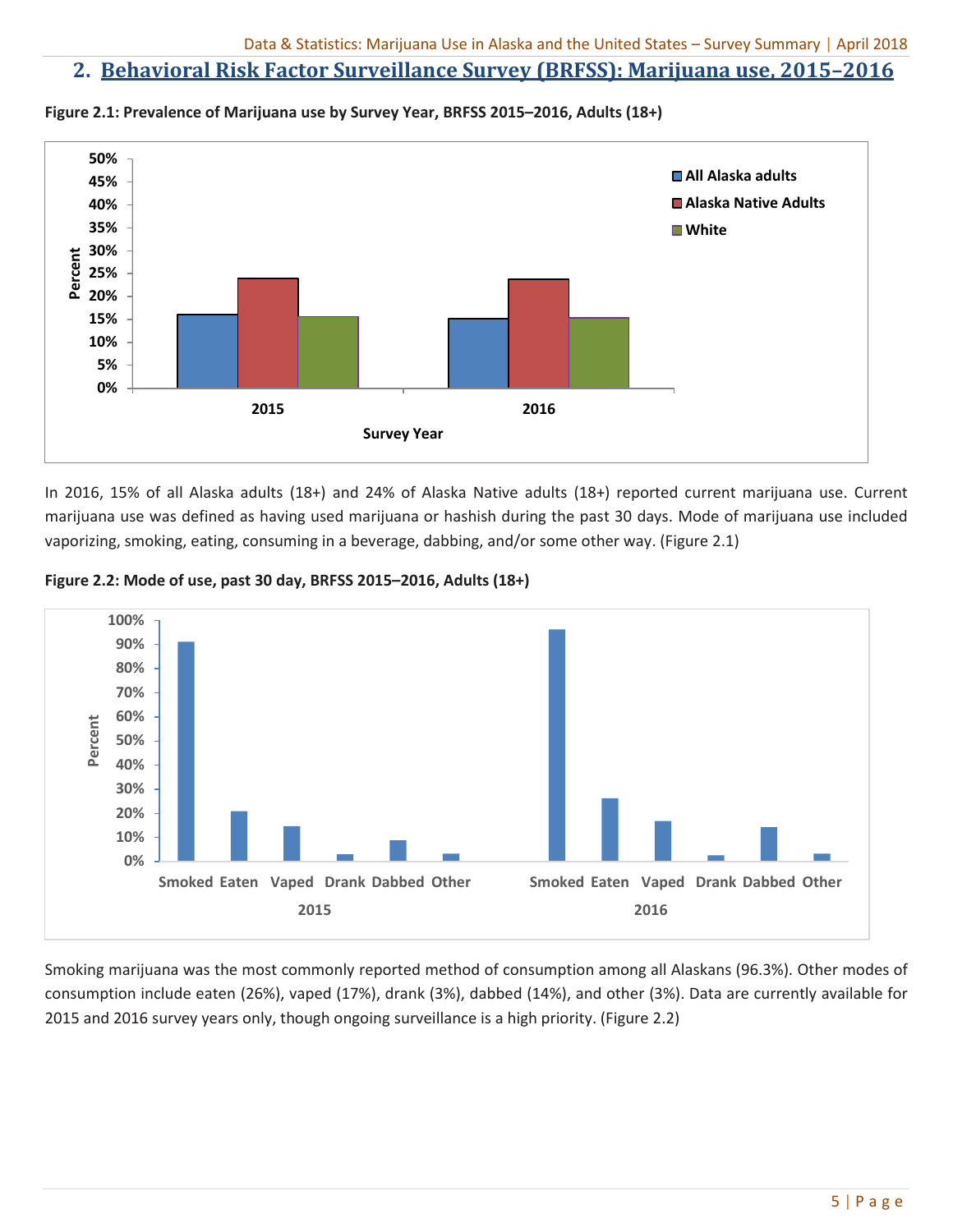## **3. Youth Risk Behavior Survey (YRBS): Marijuana use and perceptions, 2007–2017**





The percentage of high school students who have ever used marijuana declined between 2007 (45%) and 2017 (42%). In 2017, Alaska Native high school students were more likely to have ever used marijuana than white high school students (56% vs. 39%). The percentage of female high school students who ever used marijuana increased between 2015 (35%) and 2017 (44%). (Figure 3.1)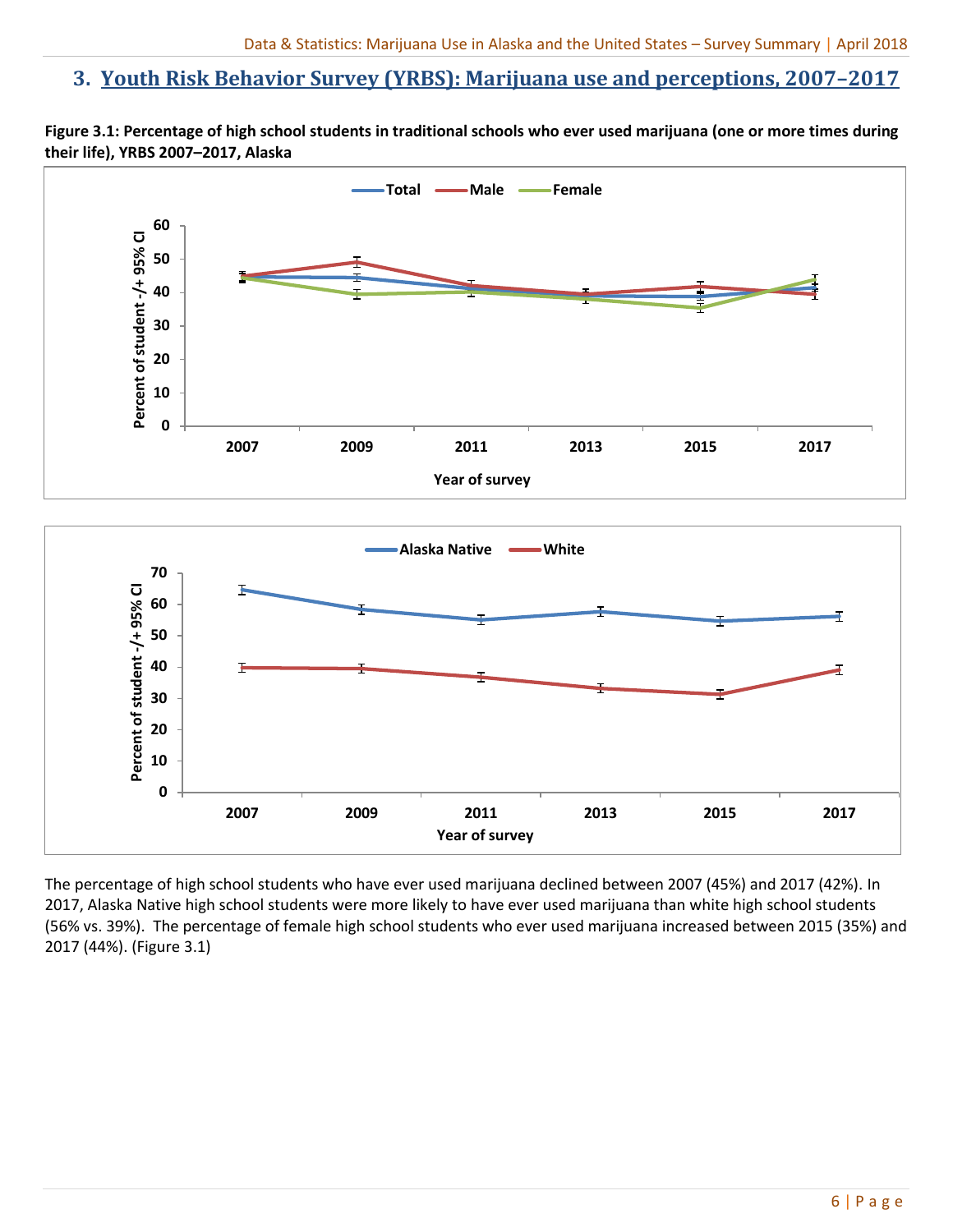Total **- Male** Female 20 Percent of student -/+ 95% CI Percent of student -/+ 95% CI 15 10 t 5 0 2007 2009 2011 2013 2015 2017 Year of survey **Alaska Native White25** Percent of student-/+95% CI **Percent of student -/+ 95% CI 20 15 10** ā **5 0 2007 2009 2011 2013 2015 2017 Year of survey**

**Figure 3.2: Percentage of high school students in traditional schools who first tried marijuana before age 13, YRBS 2007–2017, Alaska**

The percentage of high school students who first tried marijuana before age 13 has not changed from 2007 (12%) to 2017 (11%). In 2017, Alaska Native high school students were more likely to have first tried marijuana before age 13 than white high school students (18% vs. 12%). The percentage of female high school students who first tried marijuana before age 13 increased between 2015 (6%) and 2017 (11%). (Figure 3.2)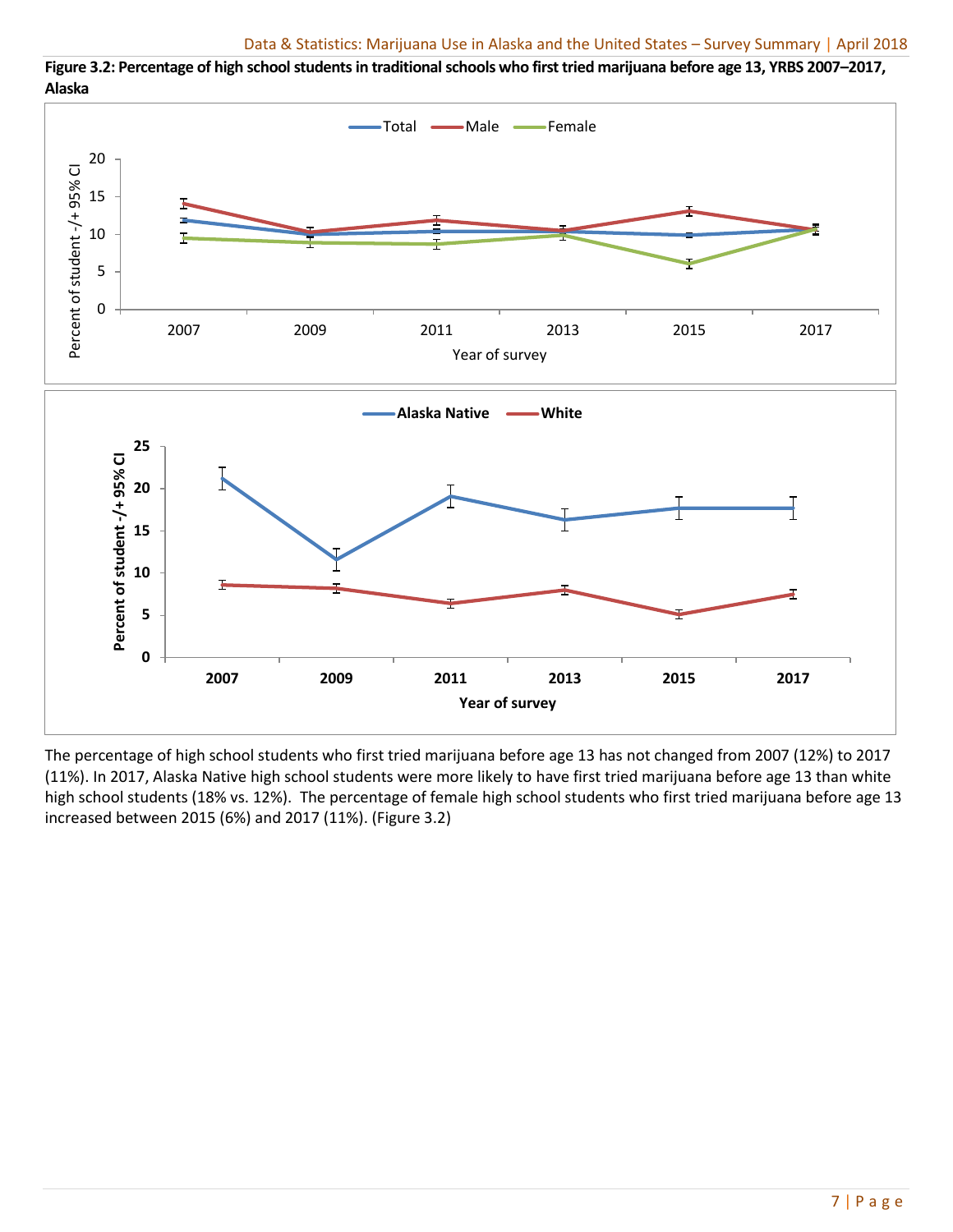**Figure 3.3: Percentage of high school students in traditional schools who currently used marijuana (at least once in the 30 days before survey), YRBS 2007–2017, Alaska**



The percentage of high school students who currently use marijuana has not changed from 2007 (21%) to 2017 (22%). In 2017, Alaska Native high school students were more likely to currently use marijuana than white high school students (31% vs. 18%). The percentage of female high school students who currently use marijuana increased between 2015 (17%) and 2017 (23%). (Figure 3.3)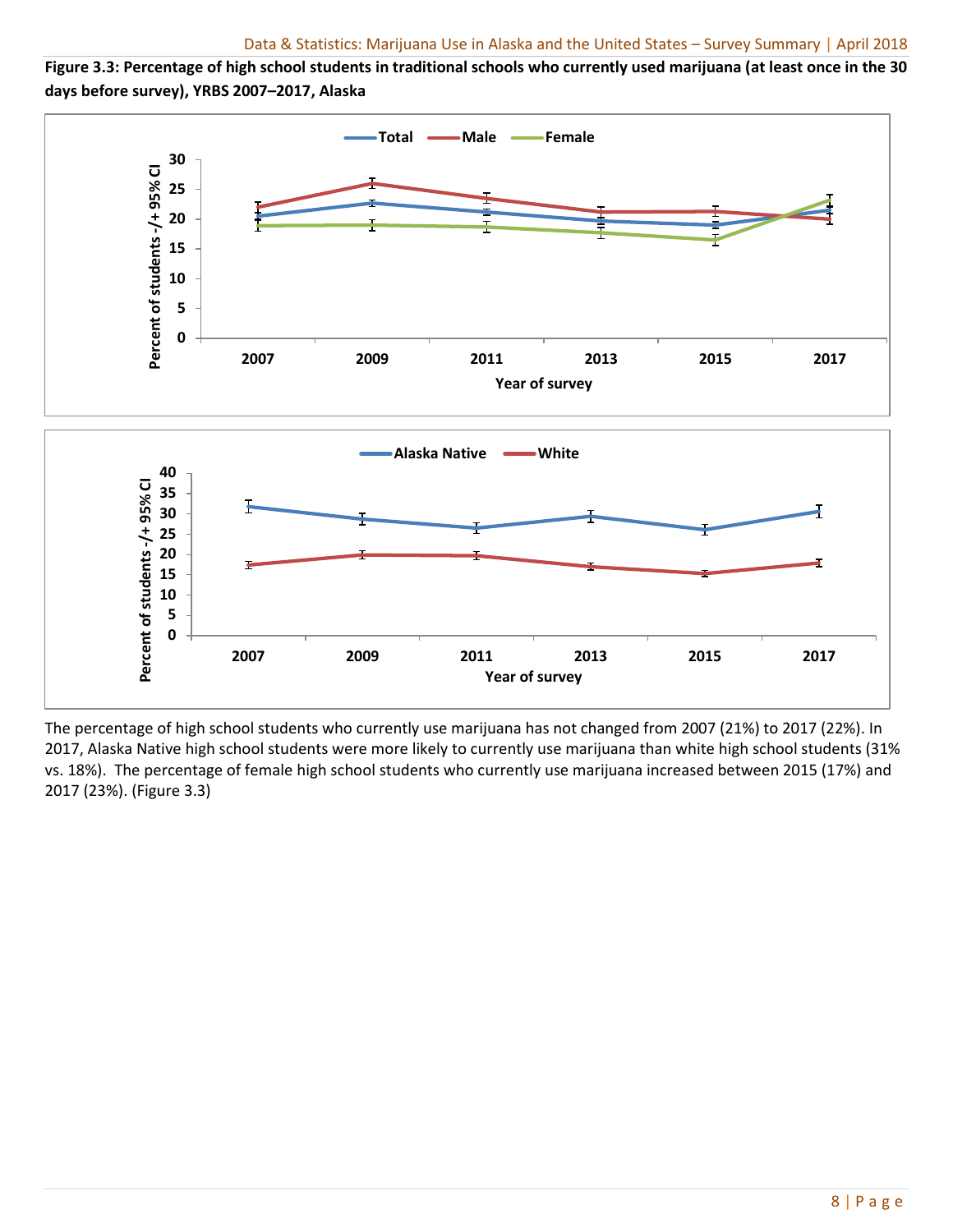**Figure 3.4: Percentage of students who think people greatly risk harming themselves (physically or in other ways) if they use marijuana once or twice a week, YRBS 2017, Alaska**



In 2017, 18.6% of students reported that there is great risk of harm in using marijuana 1–2 times per week. For the same time period, 12.6% of Alaska Native students, 19.8% of female, and 17.6% of male students reported great risk of harm in using marijuana 1–2 times per week. (Figure 3.4)





In 2017, 16% of high school students drove a vehicle when they had been using marijuana. (Figure 3.5)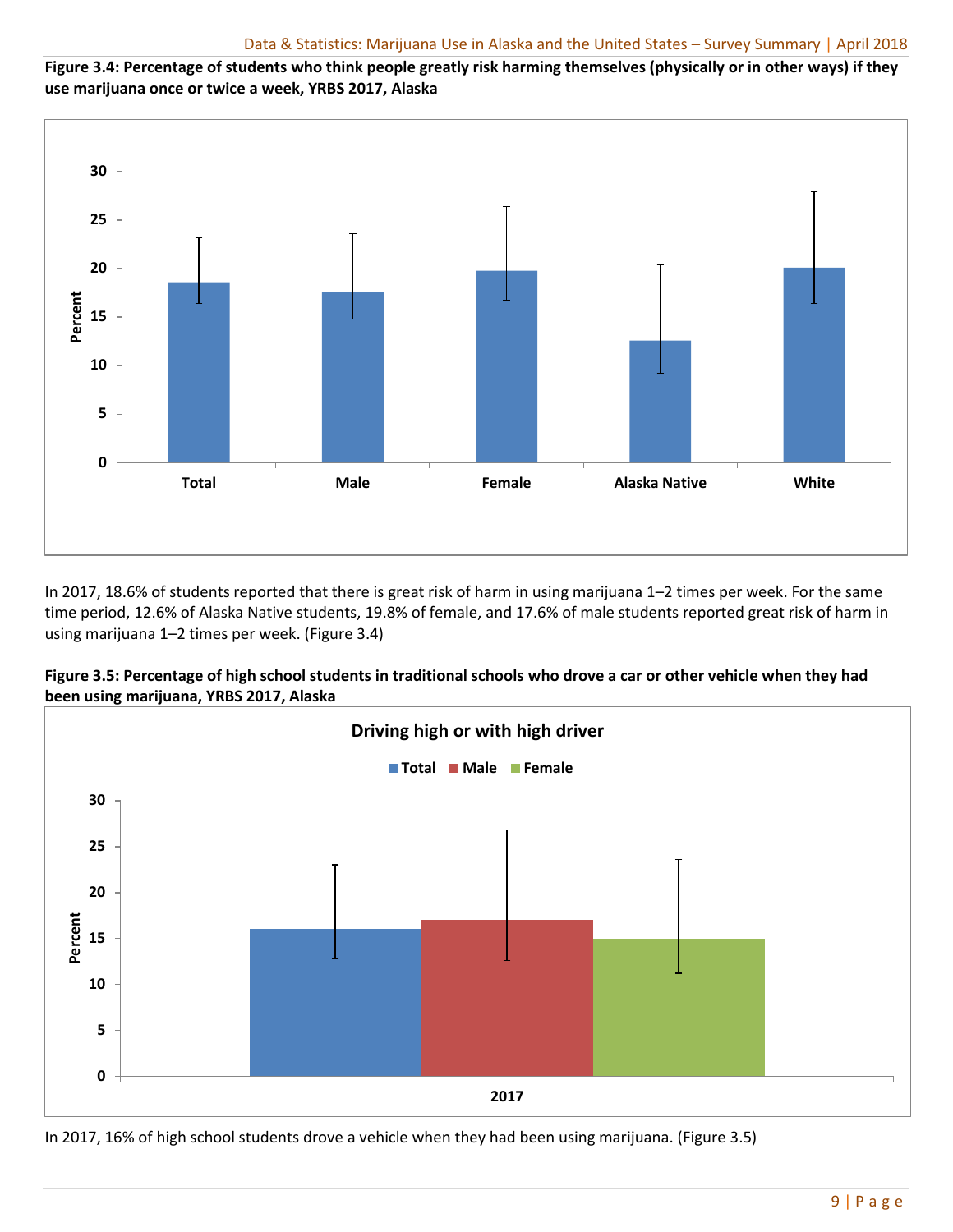# **4. Pregnancy Risk Assessment Monitoring System (PRAMS): Marijuana use, 2009– 2015**





In 2015 in Alaska, about 15% of women who recently delivered a live birth reported smoking marijuana or hash in the 12 months before getting pregnant, about 6% reported smoking marijuana during pregnancy, and about 8% reported smoking marijuana since their baby was born. Between 2009 and 2015, there was a decrease in the prevalence of women who reported smoking marijuana in the 12 months before getting pregnant, even though 2015 (the year recreational marijuana was legalized in the state) demonstrates an uptick from 2014's prevalence of about 12%. No significant trends showed for the periods during pregnancy and since the baby was born. (Figure 4.1)





During 2009–2015, the average annual prevalence of women who reported smoking marijuana or hash was higher for Alaska Native women than for white women and women of other races. This was true for smoking before and during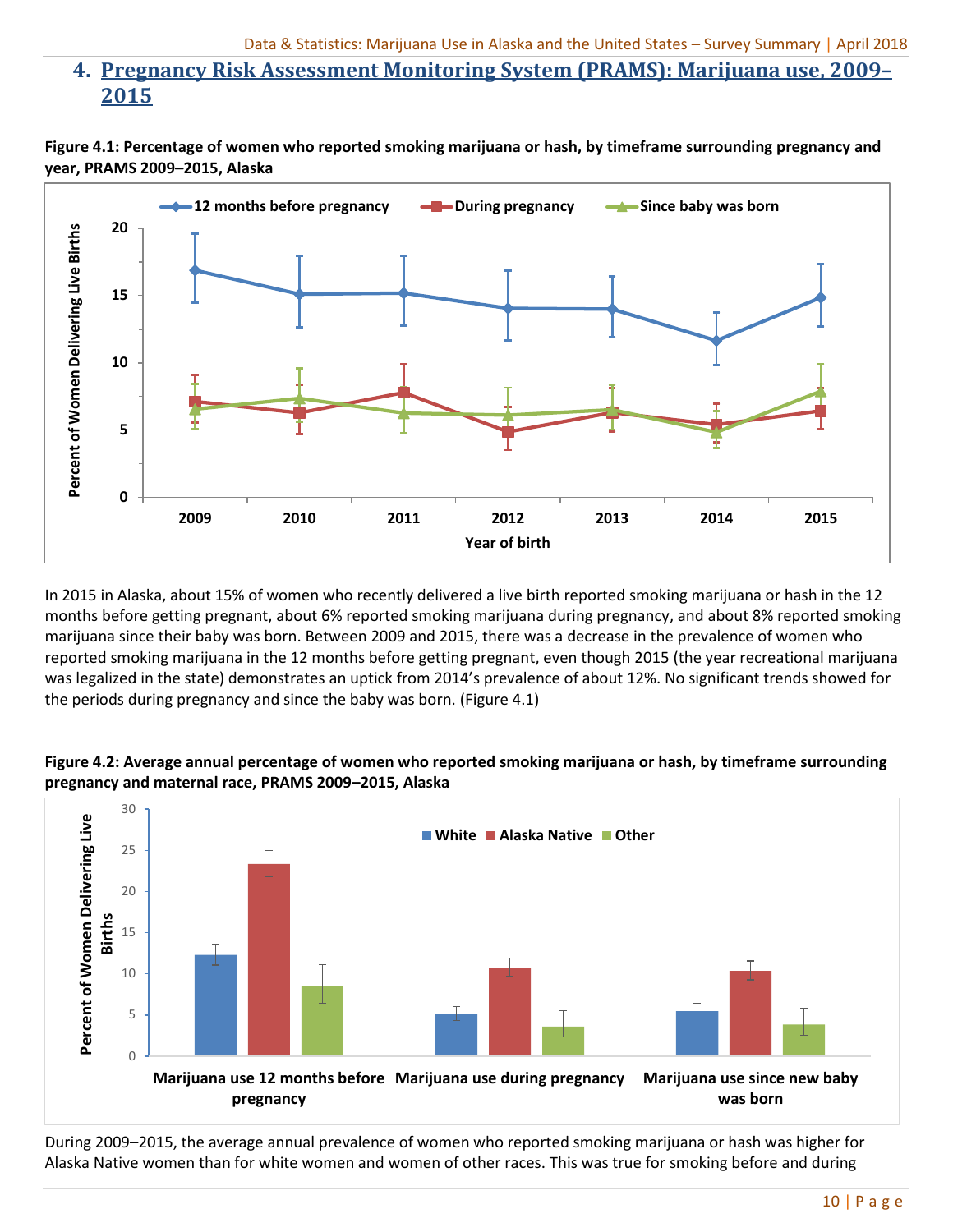pregnancy, as well as after childbirth. During 2009-2015, about 23% of Alaska Native women smoked marijuana in the 12 months before getting pregnant, about 11% did so during their pregnancy, and 10% did so after their baby was born. Among white women, about 12% reported smoking marijuana before pregnancy, while 5% reported doing so during pregnancy, and 5% reported doing so after pregnancy. (Figure 4.2)





During 2009–2015, the average annual percentage of pregnant women who reported smoking marijuana was progressively lower among women reporting greater educational attainment. This was true for smoking before and during pregnancy, as well as after childbirth. In 2015, about 28% of mothers with less than 12 years of education reported smoking marijuana in the 12 months before pregnancy, about 16% reported doing so during pregnancy, and 14% reported doing so after their baby's birth. (Figure 4.3)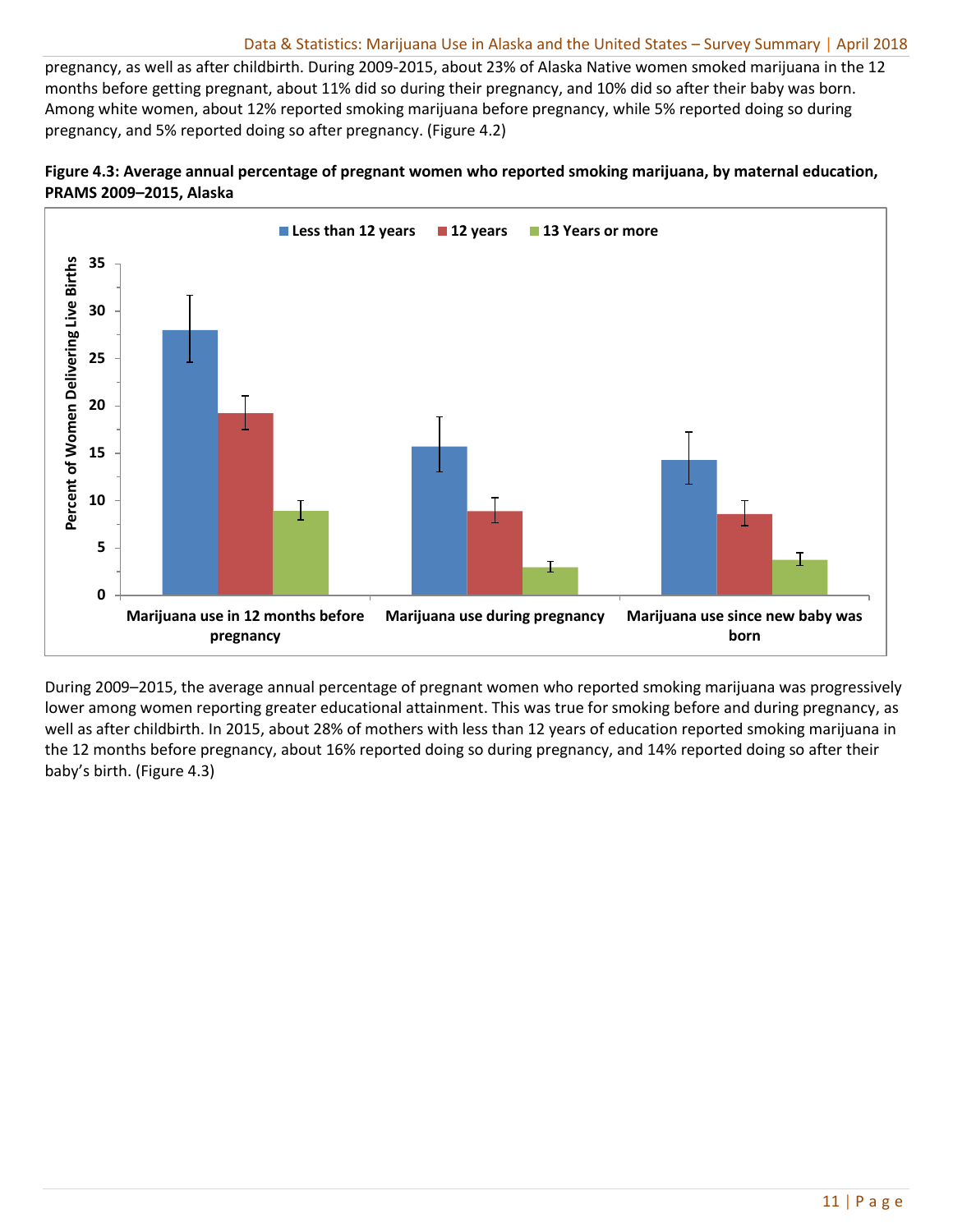# 5. **Hospital Discharge Database (HDD): Marijuana abuse and dependence, 2015– 2016**

The following figures pertain to inpatient hospitalizations during 2015 and 2016 across Alaska for which marijuana *abuse* or *dependence* (in ICD-10 codes) was cited as a primary or secondary diagnosis. For years 2002–2012 please see archived data and statistics pag[e here.](http://dhss.alaska.gov/dph/Director/Pages/marijuana/data.aspx)





There was no observed difference between 2015 and 2016 of the percentage of inpatient hospitalizations for which marijuana abuse or dependence was cited as a primary or secondary diagnosis. In 2016, 5% of hospitalizations for men and 4% of hospitalizations for women cited marijuana abuse or dependence as a factor. Note: records where sex is other/unknown are not depicted here (Figure 5.1)

## **Figure 5.2: Percentage of all inpatient hospitalizations for which marijuana abuse or dependence was cited, by race, HDD 2015–2016, Alaska**



For 2015 and 2016, the percentage of inpatient hospitalizations for which marijuana abuse or dependence was cited as a primary or secondary diagnosis was generally highest for Alaska Native people and lowest for white people. In 2016, 7.6% of hospitalizations for Alaska Native people, 6.7% of hospitalizations for black people, and 3.9% of hospitalizations for white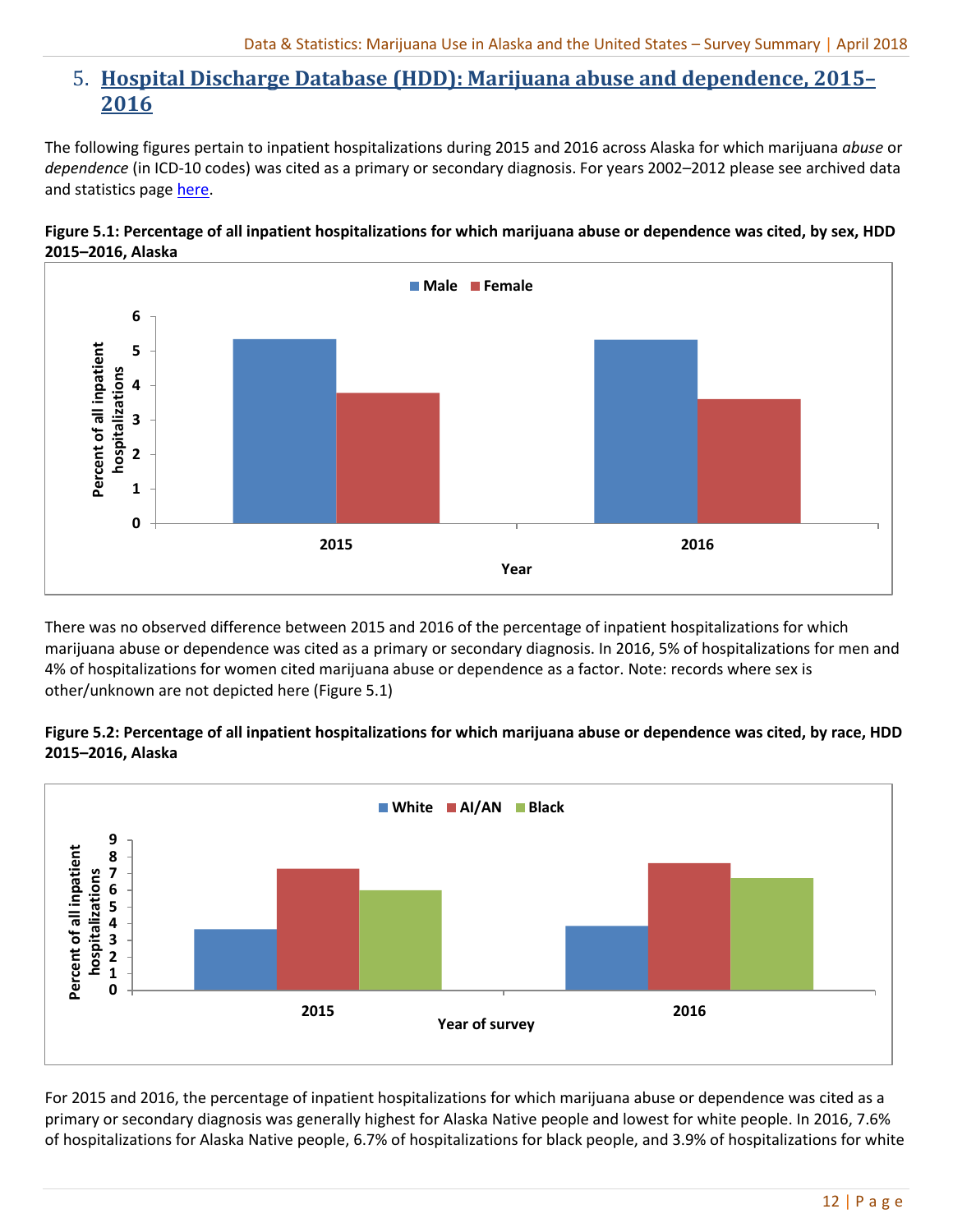people cited marijuana abuse or dependence as a factor. Note: records where race is other/unknown are not depicted here. (Figure 5.2)





In 2015 and 2016, the percentage of inpatient hospitalizations for which marijuana abuse or dependence was cited as a primary or secondary diagnosis was generally highest for 15 to 19 year olds, and lowest for 0 to 14 year olds and adults ages 65 and older. In 2016, less than 1% of hospitalizations for 0 to 14 year olds, 20% for 15 to 19 year olds, 10% for 20 to 24 year olds, 8% for 25 to 34 year olds, 6% for 35 to 64 year olds, and less than 1% for adults ages 65 and older involved marijuana abuse or dependence being cited as a factor. (Figure 5.3)

#### **Figure 5.4: Percentage of all inpatient hospitalizations for which marijuana abuse or dependence was cited, by region, 2015–2016, Alaska**



In 2016, the percentages of inpatient hospitalizations for which marijuana abuse or dependence was cited as a primary or secondary diagnosis in each region were as follows: Anchorage 4%, Gulf Coast 4%, Interior 5%, Northern 3%, Southeast 3%, Southwest 7%, and Mat-Su 5%. (Figure 5.4)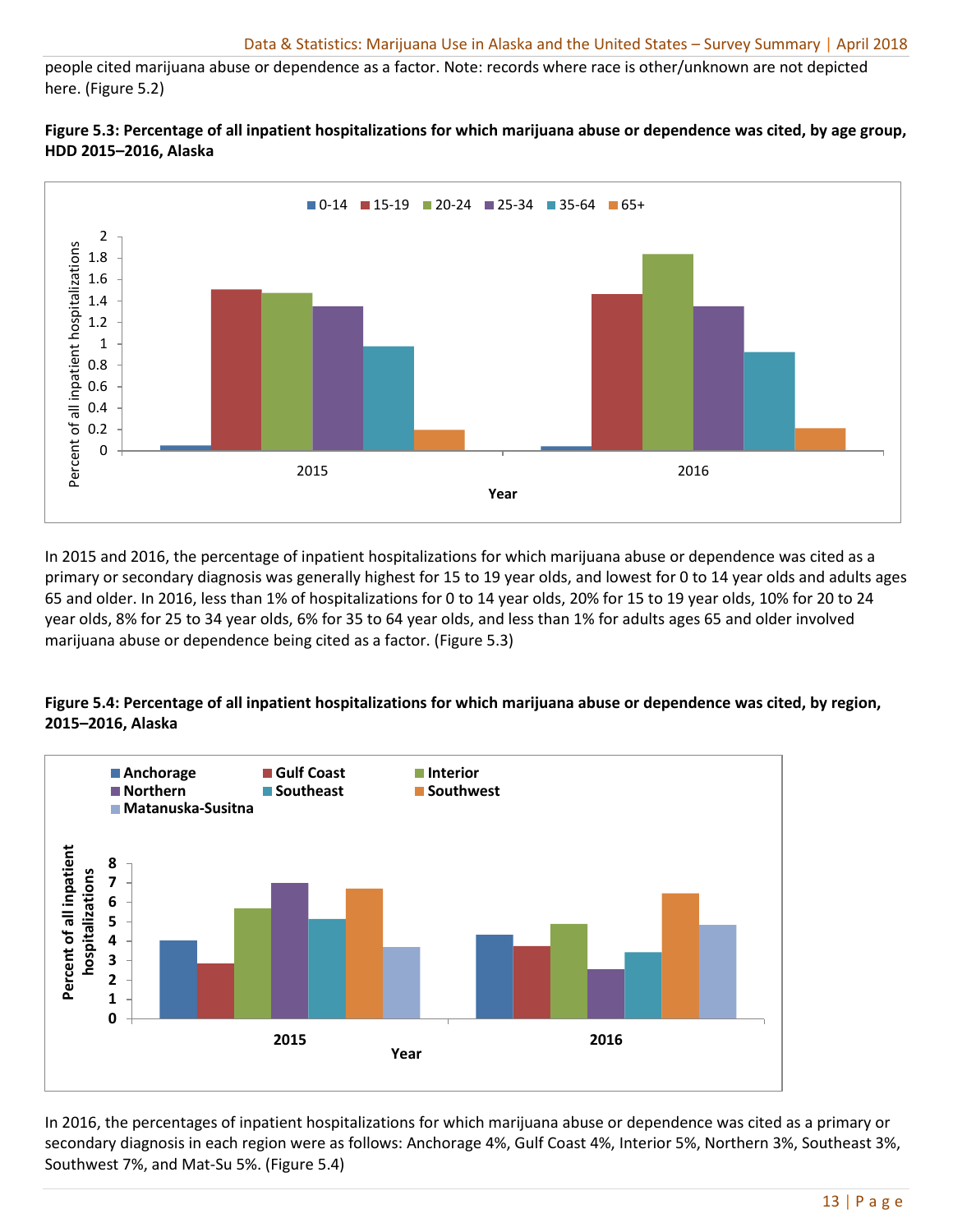## **Figure 5.5: Map depicting the six economic regions of Alaska\***



\*Courtesy of the Alaska Department of Labor and Workforce Development, Research and Analysis group.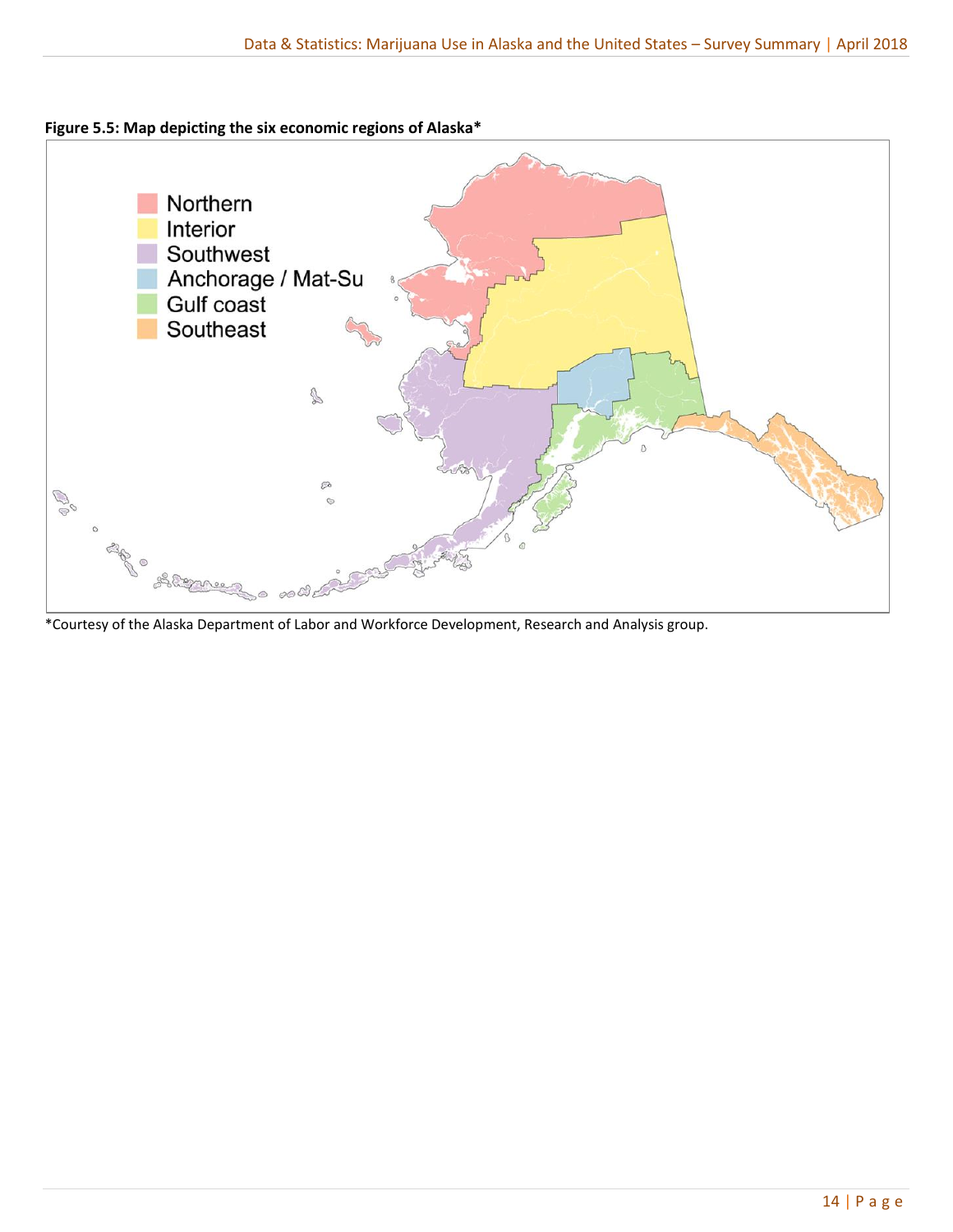## **6. Alaska Medical Marijuana Registry: Number of Cardholders, 2013–2017**





\* Counts for a given year are made on January 1 of the following year





\* Counts for a given year are made on January 1 of the following year

In 2013, the first year of the Alaska Medical Marijuana Registry, 1,743 Alaskans registered for medical marijuana cards. The number increased slightly to 1,773 by the end of 2014, but then dropped to 1,178 by the end of 2015. The 1,773 cardholders at the end of 2014 were comprised of 853 (48%) new applications and 918 (52%) renewals, while the 1,178 at the end of 2015 were comprised of 515 (44%) new applications and 657 (56%) renewals. In the three years for which data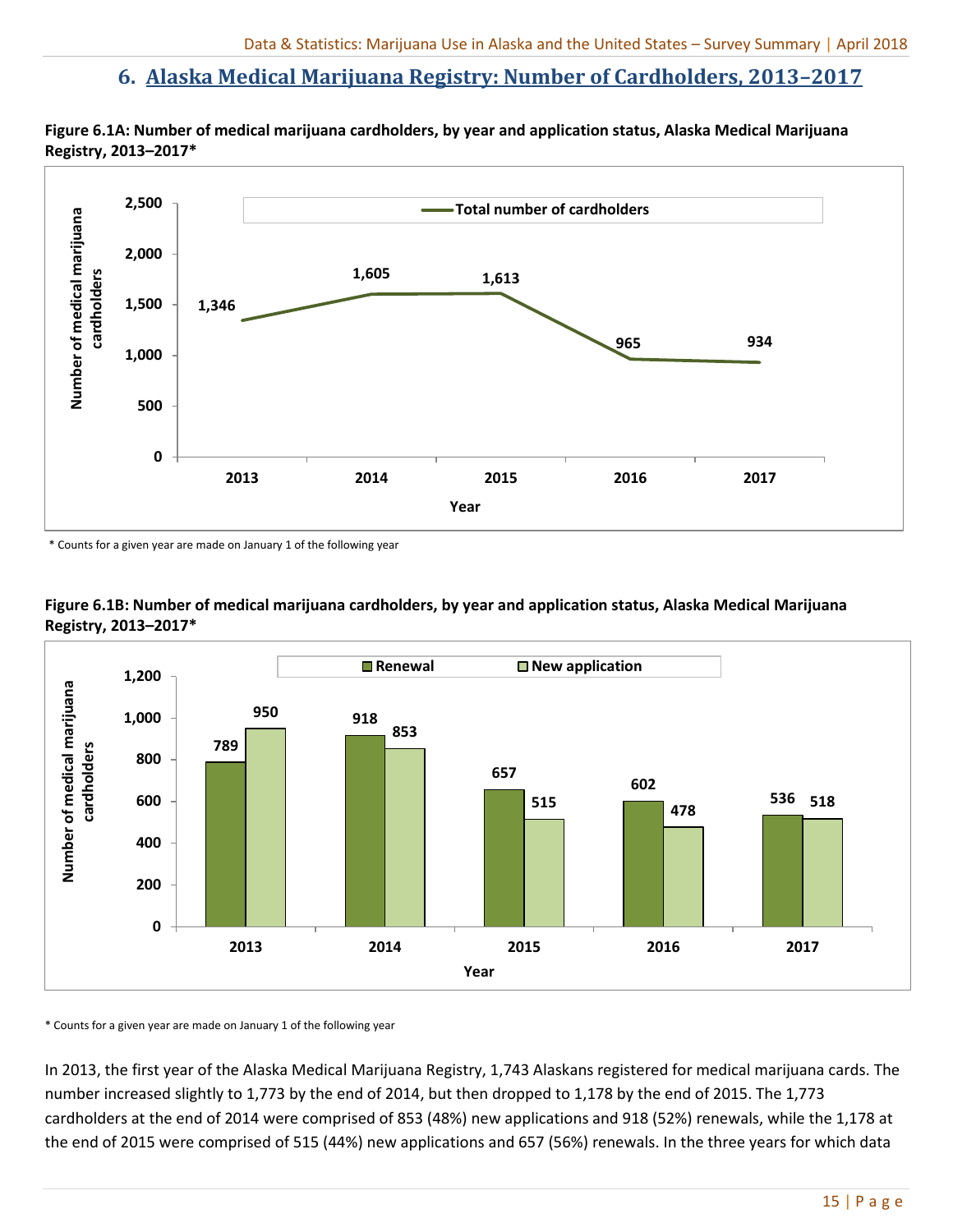are presented, four, two, and six cardholders had unknown status relative to renewal versus new application. (Figures 6.1A and 6.1B)





In 2013, 63% of medical marijuana cardholders were male and 37% were female. In 2014, 61% of medical marijuana cardholders were male and 39% were female. In 2015, 60% of cardholders were male and 40% were female. (Figure 6.2)



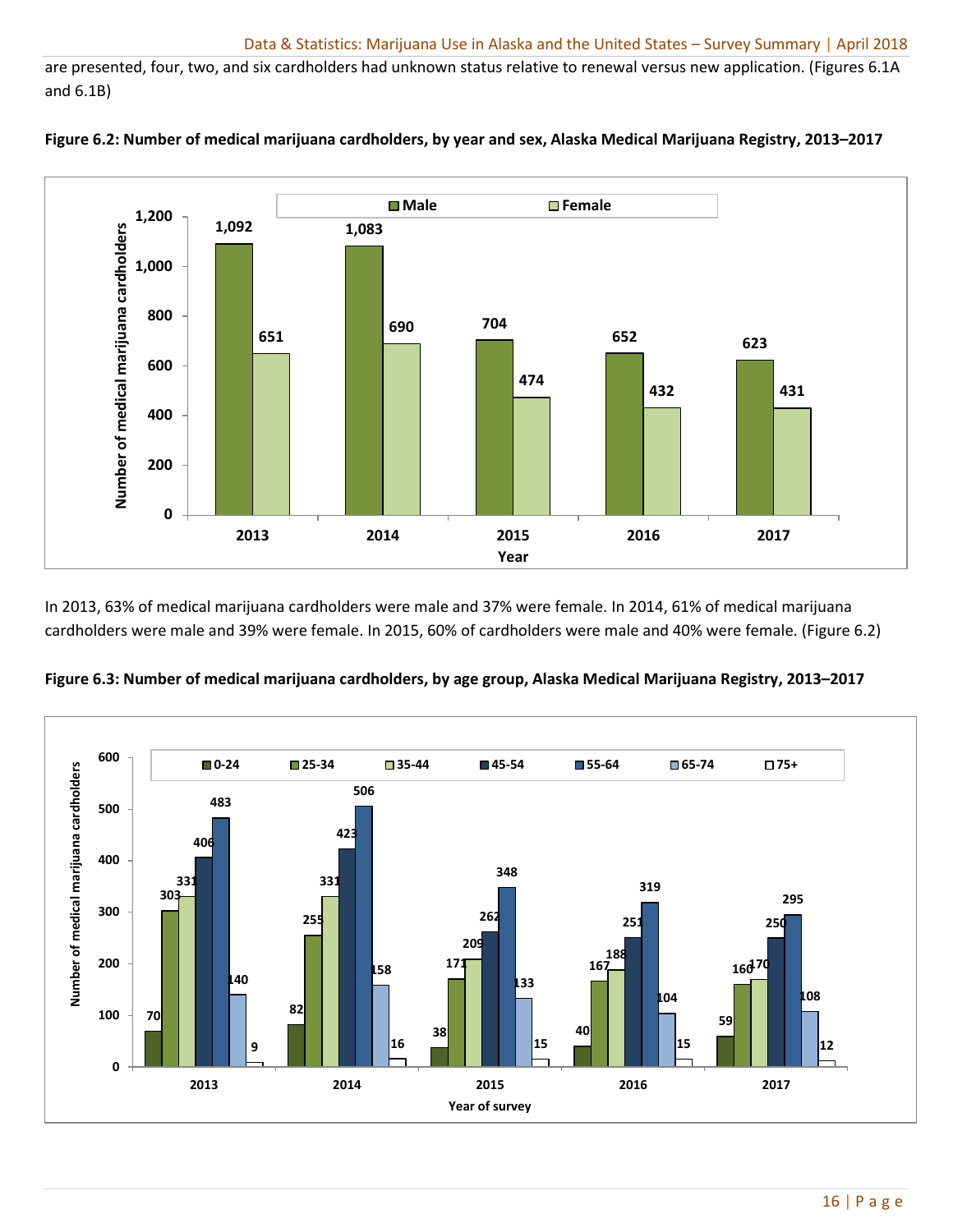Each year, the largest number of medical marijuana cardholders were ages 55 – 64 and the fewest number were ages 75 and older. As in the previous figures, not all cardholders from one year renewed their cards in the following year. (Figure 6.3)

## **Figure 6.4: Number of pediatric and young adult medical marijuana cardholders (ages 0–24), by age group, Alaska Medical Marijuana Registry, 2013–2016**



Among medical marijuana cardholders younger than 24 years old, the highest number of cardholders was in people ages 21–24. While sample sizes are small, the percentage of cardholders younger than 14 years old rose from 6% in 2014 to 16% in 2015 due to declines in the number of cardholders ages 18–24. As in the previous figures, not all cardholders from one year renewed their cards in the following year. (Figure 6.4)

## **References:**

Adult use: Behavioral Risk Factor Surveillance System (BRFSS) The Behavioral Risk Factor Surveillance System (BRFSS) is a telephone survey of adults ages 18 years or older, sponsored by the Centers for Disease Control and Prevention (CDC). It is the nation's premier system of health-related telephone surveys that collect data from U.S. residents regarding their health-related risk behaviors, chronic health conditions and safety practices. The Alaska Department of Health and Social Services (DHSS), in a cooperative agreement with CDC, manages and administers BRFSS in Alaska. In 2014 and 2015, Alaska added questions on marijuana use to the state-level BRFSS.

Adult and Youth use: National Survey on Drug Use and Health (NSDUH) The National Survey on Drug Use and Health (NSDUH) is a primary source of statistical information on the use of illegal drugs, alcohol, and tobacco by the U.S. civilian, noninstitutionalized population aged 12 or older. The survey also collects data on mental disorders, co-occurring substance use and mental disorders, and treatment for substance use and mental health problems. The data can be used to identify correlates of these substance use and mental illness measures and provide estimates at the national, State, and substate level. The data can also be used to determine the prevalence of substance use or mental illness among demographic or